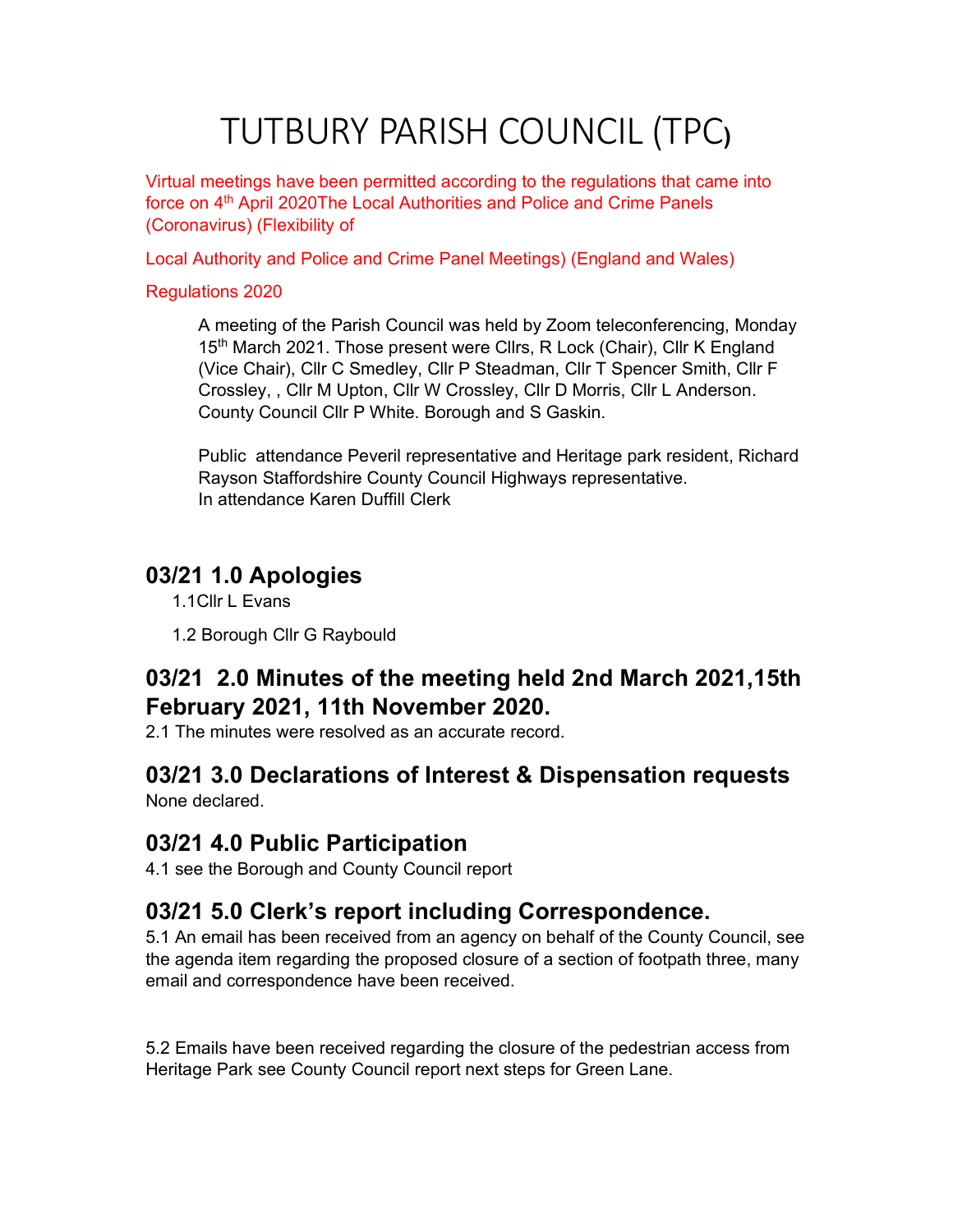### 03/21 6.0 Borough and County Council Report

6.1 County Cllr P White has commissioned a safety report from his ward budget to investigate broader safety issues on Green Lane after the closure of the pedestrian access from Heritage Park. Onto Green Lane,

6.2 A member enquired if the roads on Heritage park will be adopted by the County Council. A Peveril representative confirmed that the roads will be constructed to conform to the national standards and when the roads have been assessed as adhering to these standards they will be signed off and adopted by the County Council. One road will remain private.

The Highway authority are consulted regarding the road designs before they are submitted to planning. The designs are audited against the section 38 Highways regulation, once they have been successfully audited then the roads will be adopted 12 months later.

A resident questioned if section 38 procedure could proceed if there is a safety issue on Green lane?

County Council Representatives confirmed that the Green Lane issues are being addressed. A safety review on the pedestrian exit was requested by Peveril and the County Council recommendations have been made to close the existing pedestrian exit following County Council inspector visit. Peveril have acted on the instruction, therefore this would not prevent the roads being adopted. Peveril have now closed the pedestrian exit.

A resident enquired if the pedestrian exit could be relocated due to the safety issues of pedestrians now walking down the 60mph road. He estimated that 1500 residents live adjacent to rights of way, so they will still walk down the length of Green own Lane if no safer exit is installed. The risk to the safety of pedestrians is still there but is has moved to walking around the blind bend rather than exiting onto it.

Staffs County representative Richard Rayson reported that the wider issues of pedestrian and road safety will be considered .However, there is a planning condition still in place. They were aware that there are more pedestrians and an increase in vehicle using this road. The immediate safety risk of the existing exit was addressed first, and other issues will be investigated Cllr P White has requested a report to be carried out at the end of this month and the related work will be carried out in the early summer based on options and costs.

Concerns were raised if Peveril had finished their work on the site would the pedestrian exit still be installed? Recommendations of repositions the exit should be done sooner. Richard Rayson and Cllr P White agreed to visit Green Lane to hear the recommendations made by the residents and councillors.

It was suggested that the exit could be repositioned at the entrance to the kennels lane. With possibly a barrier being installed. However, the County Council were concerned about the safety io the Portway Drive exit onto Green Lane, which would also cause safety concerns.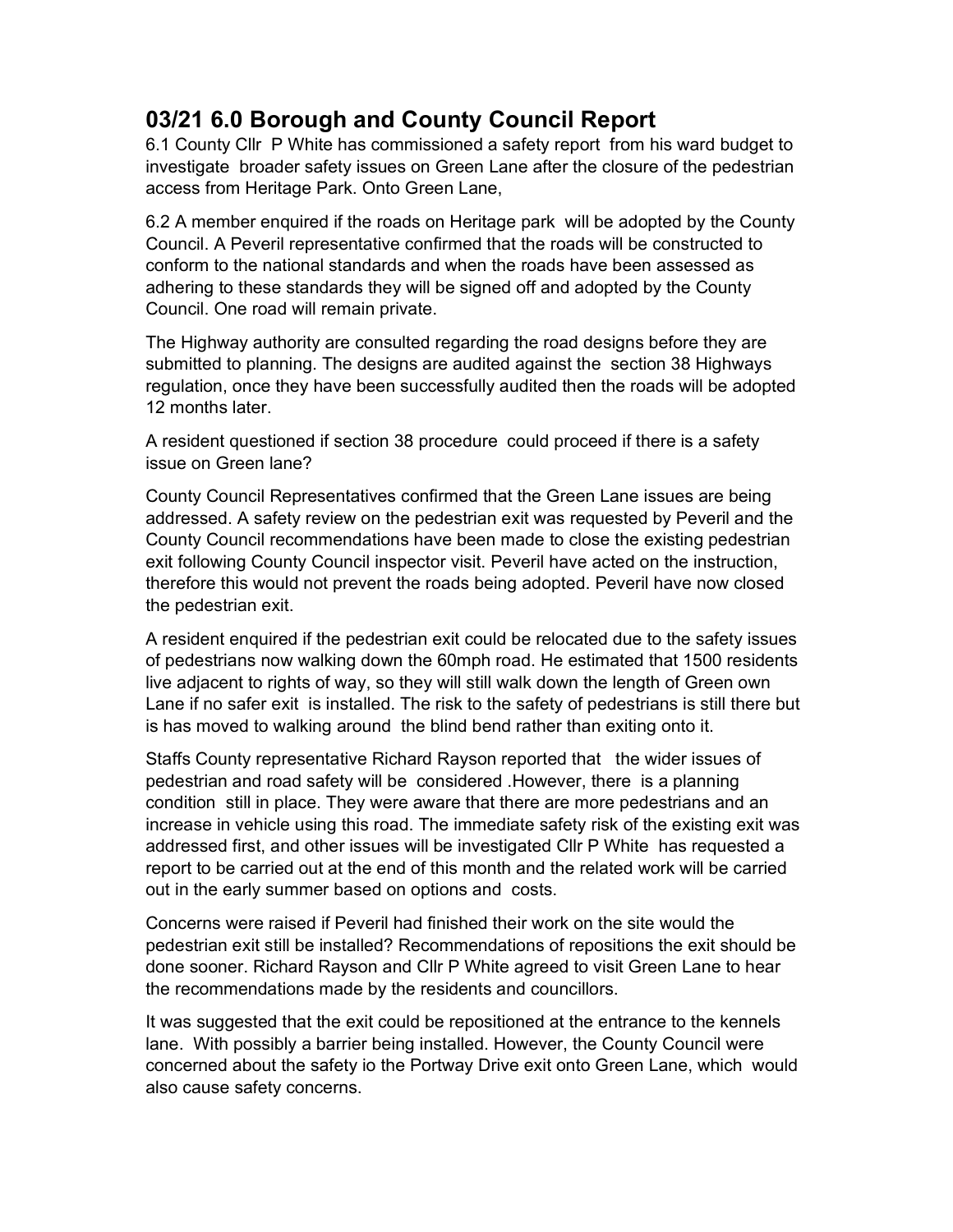6.2 A member raised concern regarding Lavender Way pavement as another safety issue. The pavements are not wide enough and families have to walk on the road to get past lighting columns, making it dangerous to walk on the road due to the current speed of traffic using it as a cut through the estate.

Richard Rayson, the Staffordshire County council representative reported that Staffordshire roads are based on national planning framework and these are built as shared spaces. However, a member stated that it is not clear that the road is a shared space. Motorists do not drive appropriately for a shared space. Richard Rayson agreed to look at this road as part of the site visit.

6.3 Questions were raised as to why these safety issues were not picked up during the planning process as Staffs County Council are consultees in the process.

It was though that the issues are more complicated now Green Lane usage has changed, the issues were not picked up during the planning phase. However, a wider report will investigate further. Staffs County Council did not want to put people at risk and have closed the official pedestrian exit because of this. People have to take personal responsibility to avoid the risks and use the alternative routes available.

#### Resolution

A site meeting with Staffs county Council representatives, a resident representative , Perveril and the parish Council was agreed to review the Green Lane issues and to look at the narrow pavements on Lavender Way.

6.4 A member questioned why his and a few residents' letters had not had a response from the County Council during the public consultation carried out regarding the Speed bumps in the conservation area? County Cllr P White said he would investigate this if he was given the details. He was aware that the correct procedure had been carried out and the parish council had opportunities to respond. The member was not satisfied and continues to question the County Cllr but was assured by the chair that this matter would be investigated. During the informal and formal consultation process the Parish Council, police and public were consulted.

6.5 Borough Cllr Gaskin commented, he thought the Speed restrictions proposal was a good idea sand was disappointed to see the pedestrian exit on Green Lane had been closed and thought that it should be kept open.

6.4 Cllr Gaskin reported that a £22.3million town improvement fund had been secured and the improvements to Burton Town Centre continue to be made.

Burton consolidated charities have issued a £4k grant to Tutbury St Mary's church to assist with the disabled entrance to the church.

6.6 Borough Cllr G Raybould is looking into bin provision and air quality monitoring Cllr Gaskin will follow this up.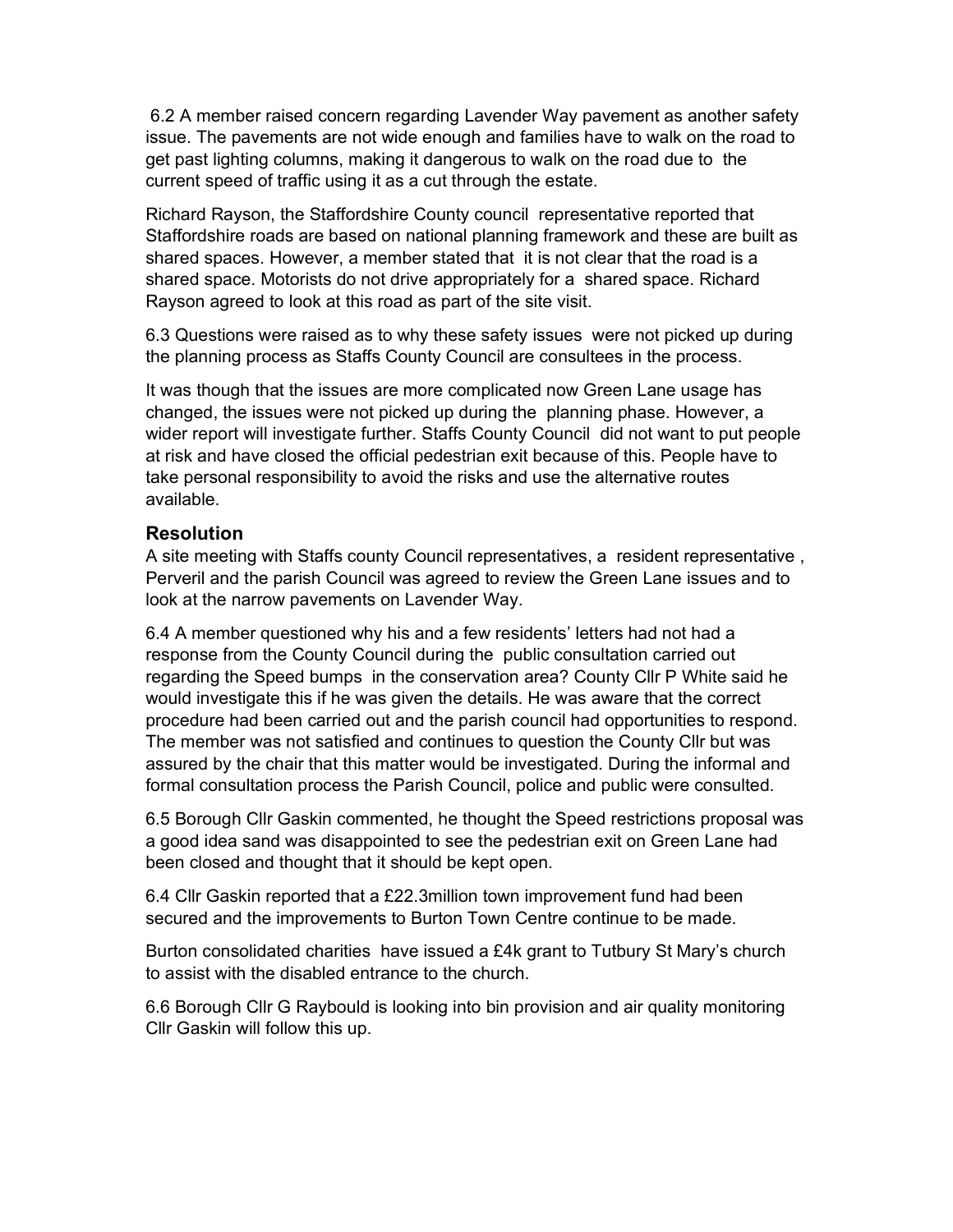### 03/21 7.0To review and respond to the proposed closure of Footpath 3.

Residents have contacted the Parish Council to raise their objection to the proposed closure of part of the footpath 3.

Based on their responses the clerk proposed a letter of response in the clerk's report and Cllrs proposed and voted in favour to accept the proposed objection. A member said that it was good to see that the parishioners had engaged with the Parish Council on this matter and wanted to thank them for their items of correspondence. Cllrs agreed with the comment.

#### Resolution

The clerk will submit an objection response to the proposed closure of Tutbury Right of Way 3.

### 03/21 8. To Review and approve Standing Orders.

The current standing orders are on the website and have been emailed to councillors for any suggested changes. No comments were received.

#### Resolution

Cllrs proposed and voted to accept the existing Standing Orders with no amendments.

### 3/21 9.0To Review and approve the Code of Conduct.

The current code of conduct is on the website and was distributed to councillors for any suggested changes. No comments have been received. The clerk advised that a new model with be distributed in due course and will have to be reviewed again in the near future.

#### Resolution

Cllrs proposed and voted to accept the existing Code of Conduct with no amendments.

### 03/21 10. To Review and approve the Annual Pension Policy

The current pension policy is on the website and was distributed to councillors for any suggested changes. No comments were received.

#### Resolution

Cllrs proposed and voted to accept the existing Pension Policy with no amendments.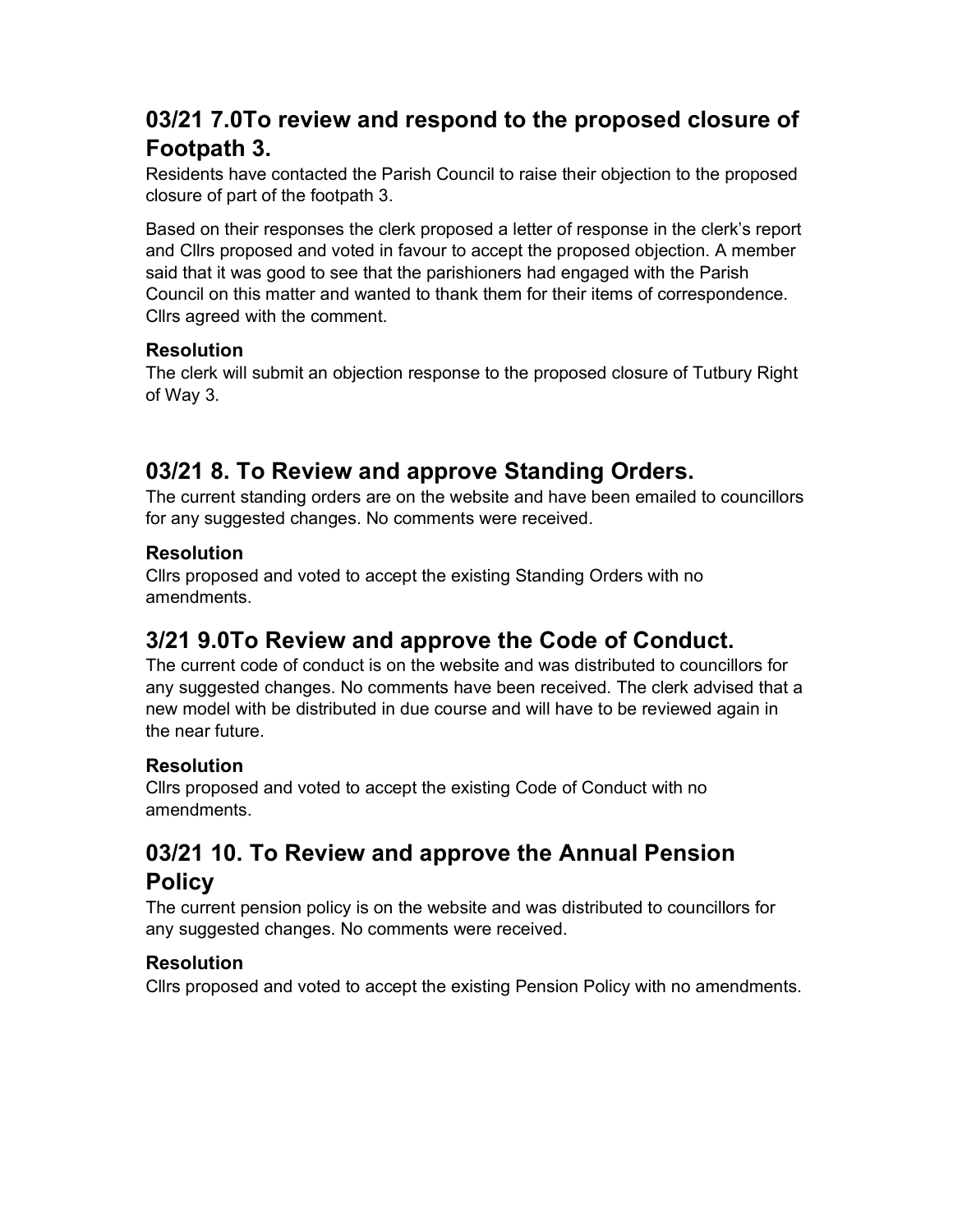### 03/21 11.To discuss and approve the date and agenda for the Annual Meeting.

The clerk proposed that the annual meeting should be held virtually on Monday 26<sup>th</sup> April with the standard agenda items that have been used in previous years.

#### Resolution

Cllrs proposed and voted to accept that the Annual meeting of the Parish will be held virtually on Monday 26<sup>th</sup> April 2021.

### 03/21 12.To review and approve all contracts renewal within the three-year agreement.

#### Contact Renewal

To review and approve the continuation of the contracts agreed last year.

| <b>Contracts</b>                                                                                   | <b>Year 1 2020</b>           | 2021           | 2022                                                      | <b>Agreed</b> |
|----------------------------------------------------------------------------------------------------|------------------------------|----------------|-----------------------------------------------------------|---------------|
| <b>Closed</b><br><b>Churchyard and</b><br>riangle                                                  | Renewal quote<br>agreed      | increase<br>5% | increase<br>5%                                            | Yes           |
|                                                                                                    |                              |                |                                                           |               |
| <b>Footpaths</b>                                                                                   | Renewal quote<br>agreed      | increase<br>5% | increase<br>5%                                            | Yes           |
| <b>Ferrers avenue</b><br>playing field,<br><b>Cornmill Lane</b><br>Pitch, open space<br>and hedges | Renewal quote<br>agreed      | no increase    |                                                           | Yes           |
| Legionella control                                                                                 | Hold cost for<br>three years |                |                                                           | yes           |
| Planters                                                                                           | increase 3%<br>agreed        | Hold price     | Unable<br>to<br>forecast<br>due to<br>changes<br>in costs | yes           |

#### Resolution

Cllrs proposed and voted to the continuation of the existing contracts. The clerk will write to the contractors to confirm.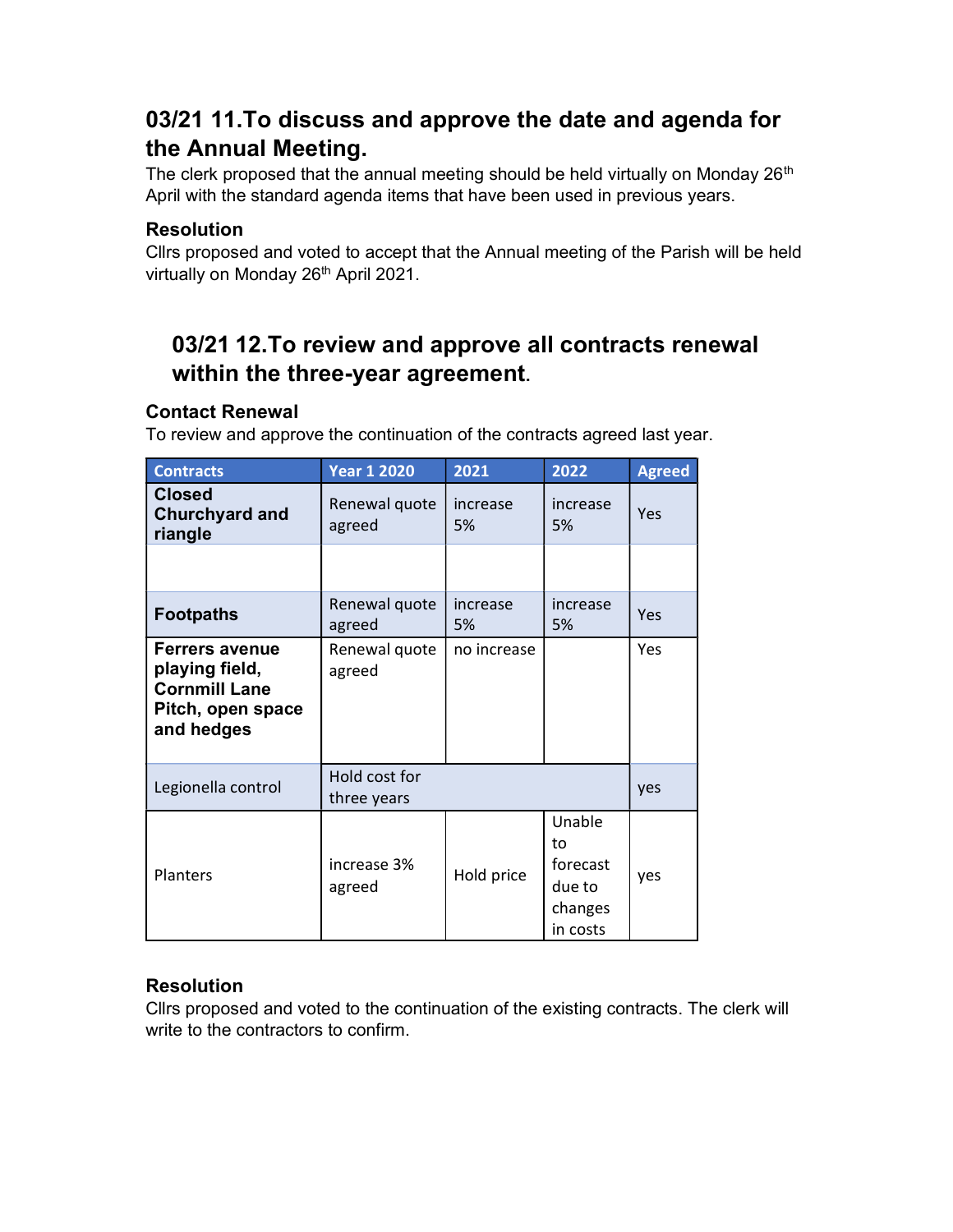# 13. To approve Accounts for Payment.

| <b>Date</b>               | <b>Description</b>                                | <b>Supplier</b>                                           | <b>Net</b> | <b>VA</b><br>т | <b>Total</b> |
|---------------------------|---------------------------------------------------|-----------------------------------------------------------|------------|----------------|--------------|
| 15/03/202<br>1            | Legionella Control                                | <b>Sterilizing Services Ltd</b>                           | 36.00      | 7.20           | 43.20        |
| 15/03/202<br>1            | Street cleaning and<br>maintenance                | M Guest                                                   | 338.00     | 0.00           | 338.00       |
| 15/03/202<br>1            | <b>Annual Subscription</b>                        | <b>Staffordshire Parish</b><br><b>Council Association</b> | 487.00     | 0.00           | 487.00       |
| 15/03/202<br>1            | <b>Clerk Training</b>                             | <b>Staffordshire Parish</b><br><b>Council Association</b> | 30.00      | 0.00           | 30.00        |
| 09/03/202                 | Stump removal                                     | <b>RB Landscaping</b>                                     | 175.00     | 0.00           | 175.00       |
| 1                         |                                                   |                                                           |            |                |              |
| 09/03/202<br>$\mathbf{1}$ | Church Path                                       | <b>RB Landscaping</b>                                     | 50.00      | 0.00           | 50.00        |
| 09/03/202<br>1            | Insurance                                         | Came and Company                                          | 1,380.43   | 0.00           | 1,380.4<br>3 |
| 15/03/202<br>1            | <b>Clerks Employer</b><br>Pension                 | <b>Staffordshire County</b><br><b>Pension Fund</b>        | 297.52     | 0.00           | 297.52       |
| 15/03/202<br>1            | <b>Employee Pension</b><br>Contribution           | <b>Staffordshire County</b><br>Pension Fund               | 163.92     | 0.00           | 163.92       |
| 15/03/202<br>1            | <b>Clerks Salary</b>                              | Karen Duffill                                             | 953.86     | 0.00           | 953.86       |
| 15/03/202<br>1            | <b>Clerks Expenses</b>                            | Karen Duffill                                             | 31.00      | 0.00           | 31.00        |
| 15/03/202<br>$\mathbf{1}$ | Microsoft office 365                              | Karen Duffill                                             | 43.94      | 0.00           | 43.94        |
| 15/03/202<br>1            | National Insurance                                | <b>HMRC</b>                                               | 103.79     | 0.00           | 103.79       |
| <b>TOTAL</b>              |                                                   |                                                           | 4090.46    | 7.2            | 4097.66      |
| <b>Direct Debits</b>      |                                                   |                                                           |            |                |              |
| 21/02/21 Pennant water    |                                                   |                                                           | 11         |                | 11           |
| 15/03/202<br>1            | Changing Room Gas<br>Supply                       | Opus Energy                                               | 16.69      | 0.83           | 17.52        |
| 15/03/202<br>1            | <b>Changing Room</b><br><b>Electricity Supply</b> | <b>Opus Energy</b>                                        | 31.19      | 1.56           | 32.75        |
| 15/03/202<br>1            | subscription                                      | <b>Staffordshire Wildlife Trust</b>                       | 3.50       | 0.00           | 3.50         |
| <b>Cheque</b>             |                                                   |                                                           |            |                |              |
| 15/03/202<br>1            | <b>Clerk Training</b>                             | Hereford Association of<br>Local Council                  | 40.00      | 8.00           | 48.00        |

#### Resolution

Cllrs proposed and voted to approve the accounts for payment.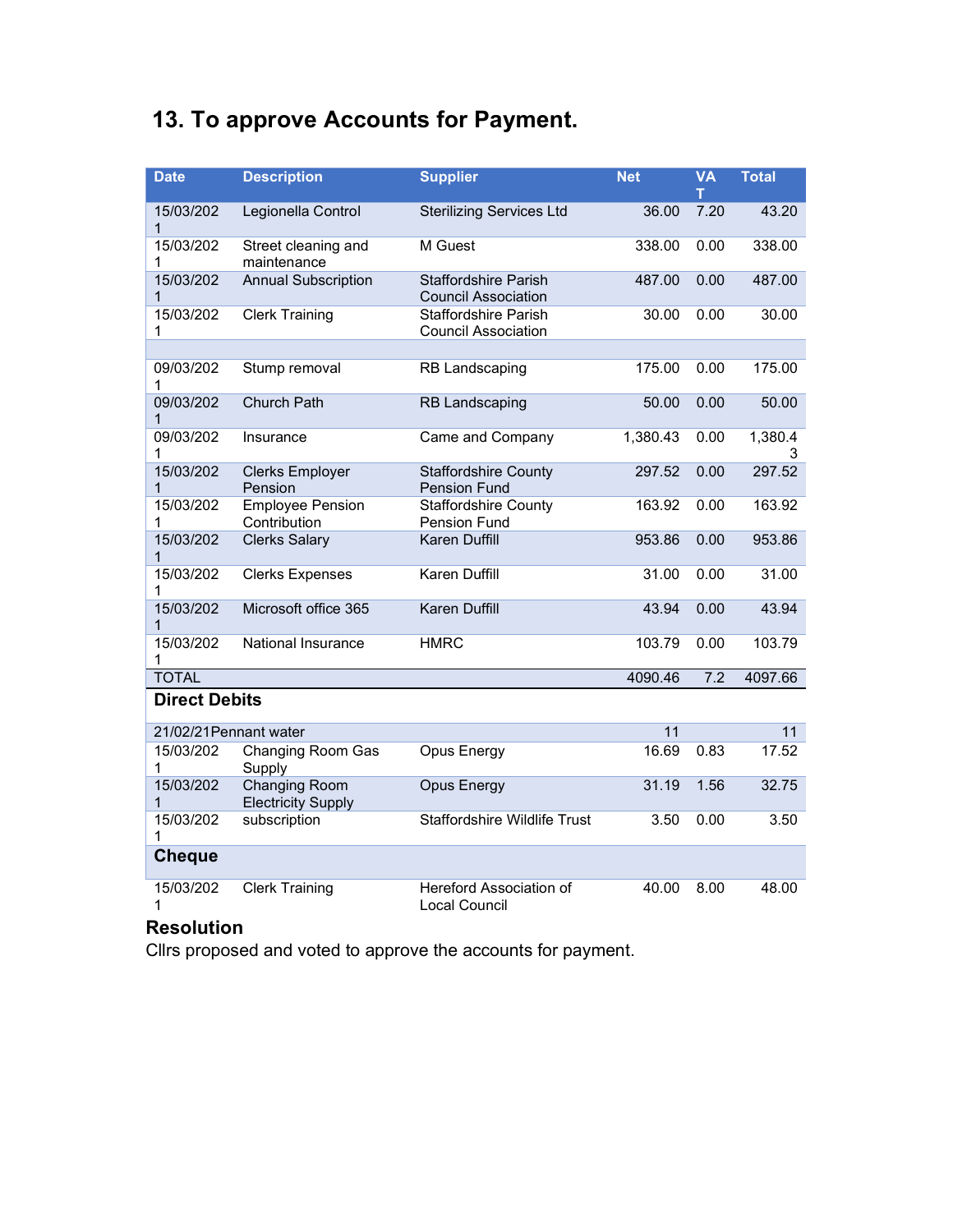### 03/21 14. To review and formulate a response to recent planning applications for Fauld Industrial estate.

No planning applications were deemed contentious therefore the parish council submitted no objections were raised for the following applications.

| <b>Ref</b>   | <b>Proposal</b>                                 | <b>Address</b>             |
|--------------|-------------------------------------------------|----------------------------|
|              | Proposal: Removal of Basal growth and lift      |                            |
|              | canopy up to 2.5 metres of 1 Rowan tree         |                            |
|              | facilitate the erection of a single storey rear |                            |
|              | extension and installation of 2 No              |                            |
|              | conservation rooflights to existing single      |                            |
| P/2021/00145 | storey extension                                | 2 Hillside, Tutbury        |
|              | Demolition of existing porch to facilitate the  |                            |
|              | erection of a single storey rear extension and  |                            |
|              | installation of 2 No conservation rooflights to | 15 Castle Street, Tutbury, |
| P/2021/00163 | existing single storey extension                | Staffordshire, DE13 9JF    |
|              | Erection of a single industrial building        |                            |
|              | comprising of 2 No units for general            | Land at Fauld Lane, Fauld  |
| P/2021/00161 | industrial use (Class Order B2)                 | Lane, Fauld, Staffordshire |
|              |                                                 | Unit 316 Part, Fauld       |
|              |                                                 | Industrial Estate, , Fauld |
|              |                                                 | Lane, Fauld, DE13          |
|              |                                                 | 9HSLand At Fauld Lane,     |
|              | Erection of a single storey rear extension to   | Fauld Lane, Fauld,         |
| P/2021/00080 | the existing unit                               | Staffordshire              |
|              |                                                 | Opposite 32 Church         |
| P/2021/00218 | Felling of Ash tree (T4)                        | Street, Tutbury,           |

#### Recent application with a suggested comment to be approved.

| <b>REF</b>   | <b>Proposal</b>                                                                                                           | <b>Location</b>                                         | <b>Deadline</b> |
|--------------|---------------------------------------------------------------------------------------------------------------------------|---------------------------------------------------------|-----------------|
| P/2021/00161 | Erection of a single<br>industrial building<br>comprising of 2 No units<br>for general industrial use<br>(Class Order B2) | Land at Fauld Lane, Fauld Lane,<br>Fauld, Staffordshire | 18/03/2021      |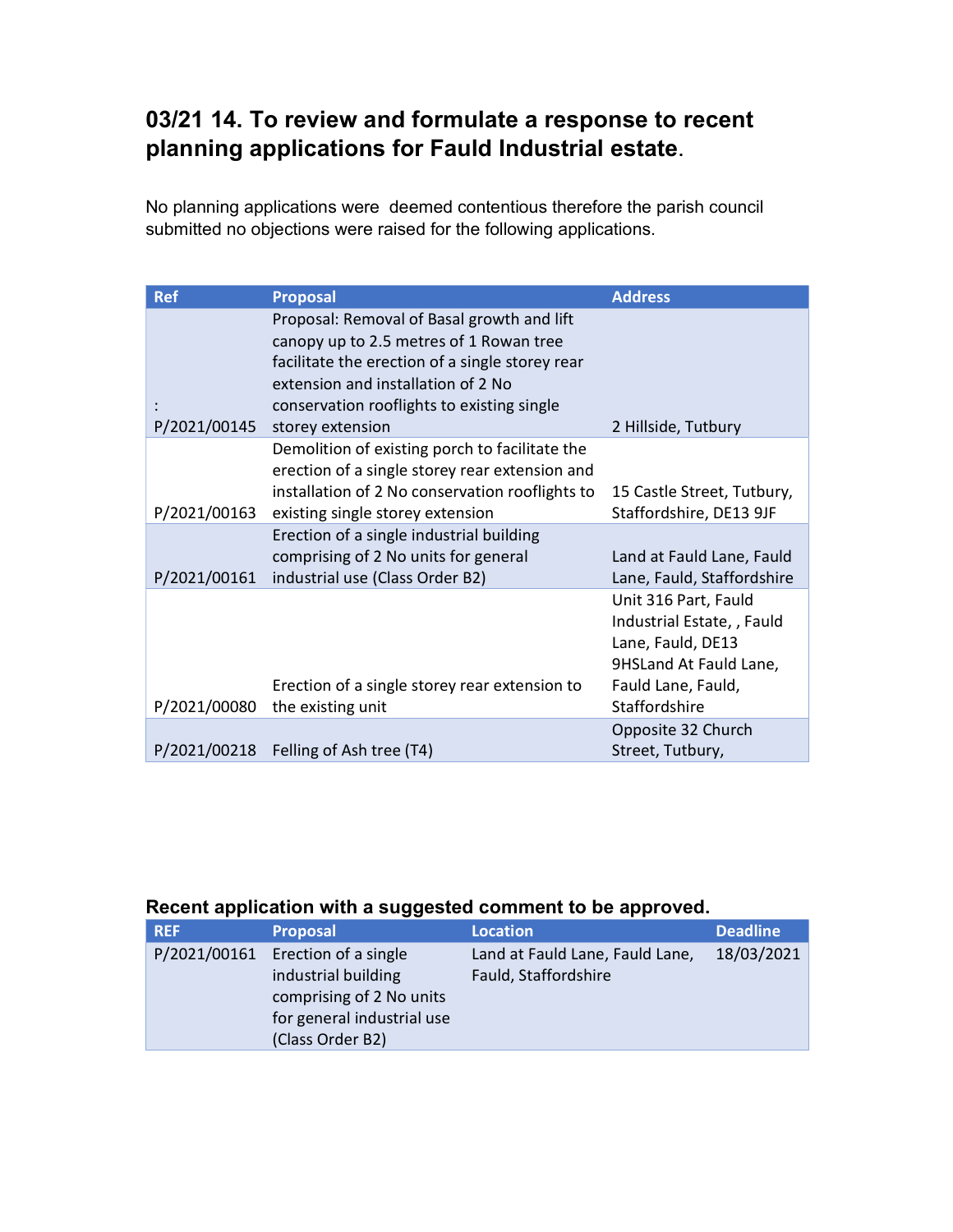| P/2021/00080 Erection of a single | Unit 316 Part, Fauld Industrial  | 21/03/2021 |
|-----------------------------------|----------------------------------|------------|
| storey rear extension to          | Estate, , Fauld Lane, Fauld,     |            |
| the existing unit                 | DE13 9HSLand At Fauld Lane,      |            |
|                                   | Fauld Lane, Fauld, Staffordshire |            |
|                                   |                                  |            |

#### Resolution

Members resolved that The Parish Council to urge ESBC to include in the decision that all industrial traffic turns left out of Fauld Industrial Estate towards the A50 and not to be routed through Tutbury.

#### Outstanding applications that require comments

| <b>REF</b>   | <b>Proposal</b>                                                                                                                                                                                                                                    | <b>Location</b>                                                 | <b>Deadline</b> |
|--------------|----------------------------------------------------------------------------------------------------------------------------------------------------------------------------------------------------------------------------------------------------|-----------------------------------------------------------------|-----------------|
| P/2021/00249 | <b>Listed Building</b><br>application for the<br>retention of 3 ground<br>floor rear and side<br>elevation windows                                                                                                                                 | 9 Duke Street,<br>Tutbury,<br>Staffordshire,<br><b>DE13 9NE</b> | 27/03/2021      |
| P/2021/00256 | Felling of Ash tree (T4)                                                                                                                                                                                                                           | 39 B Cornmill<br>Lane, Tutbury, S                               | 21/03/2021      |
| P/2021/00268 | Felling of 1 Tulip tree                                                                                                                                                                                                                            | 61 Monk Street,<br>Tutbury                                      | 21/03/2021      |
| P/2021/00257 | Conversion of existing<br>garage into additional<br>living accommodation,<br>erection a single<br>storey garage<br>extension to the North<br>West elevation and<br>alterations to the<br>opening into the<br>lounge on the South<br>East elevation | Treetops, The<br>Balk, Tutbury                                  | 28/03/2021      |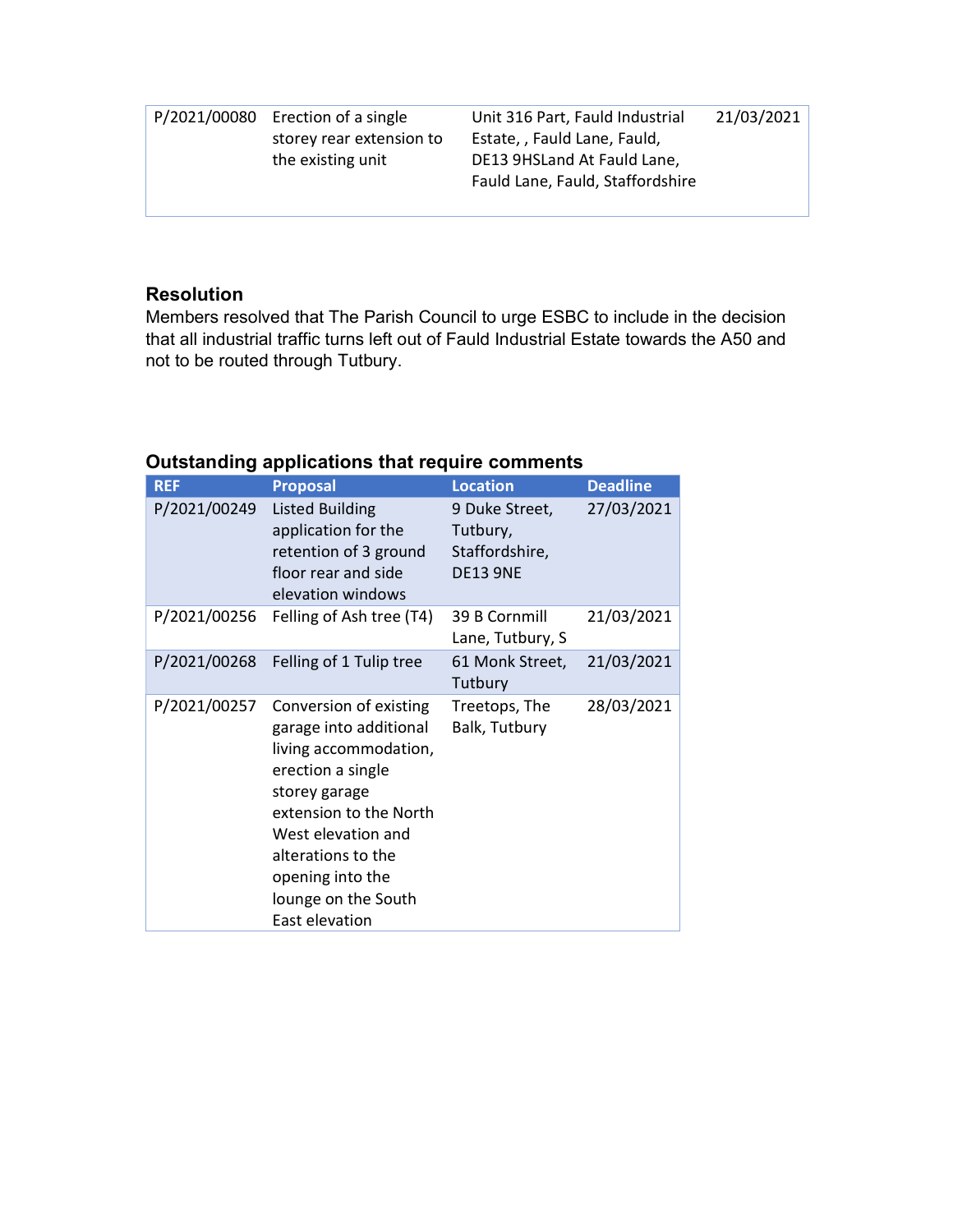| P/2021/00266 | Remodelling of<br>existing dwelling to<br>include raising of ridge<br>height, extension of<br>flat roof dormer and<br>conversion of integral<br>garage to form<br>additional living<br>accommodation and<br>raising of external<br>ground levels by | Oshawa, 46<br>Ironwalls Lane,<br>Tutbury, DE13<br>9NH | 01/04/2021 |
|--------------|-----------------------------------------------------------------------------------------------------------------------------------------------------------------------------------------------------------------------------------------------------|-------------------------------------------------------|------------|
|              | 150mm approx.                                                                                                                                                                                                                                       |                                                       |            |

#### **Resolution**

No objections were raised.

### 03/21 15.To receive training updates from councillors and clerk and review training policy.

Two councillors attended the better councillor course who reported that Strategic plan and purpose of the council should be reviewed alongside the budget setting. The course was especially useful to talk about how other parish councils do things and would recommend that separate committee members should have additional training for those committees. It was also worth noting how well some councils worked with community groups.

 The clerk attended the recent Clerk Practitioners conference and highlights of the training courses included information-

- Writing grant applications
- Climate Emergency
- Positive social media
- Writing accessible documents
- Community engagement
- Mental health resilience and coping with change.

The training policy had been distributed for review and no comments were received.

#### Resolution

Cllrs proposed and voted to accept the training policy with no amendments.